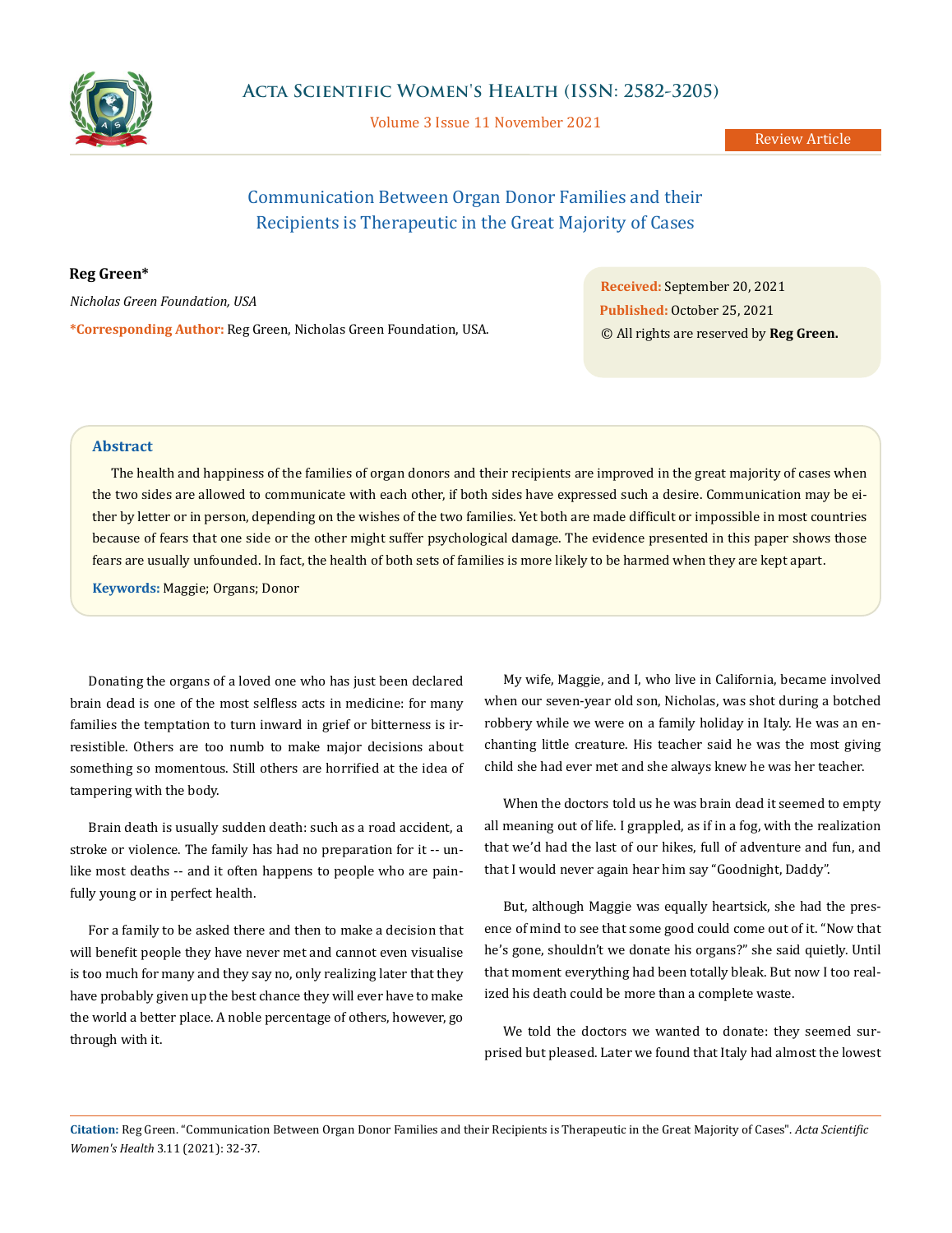rate of donations among similar countries so every donation was especially precious there.

The good that came out of it was, in fact, far greater than anything we could have imagined: organ donations in Italy soared in the next few weeks -- not just registrations to become donors, but actual donations -- and they kept on growing. In the following ten years donation rates tripled -- a rate of increase no other country has come anywhere near -- and thousands of desperately sick people were returned to good health  $[1]$ .

Nicholas' organs saved the lives of five people and his corneas prevented two others from going blind. The story, making headlines and leading news programs everywhere, captured the world's imagination as tens of millions of people realized for the first time that if one of their family became brain dead they too could do that much good by a simple 'yes'.

The medical establishment was equally impressed. Maggie and I were invited to tell our story at conferences around the world. Some of the world's leading medical journals, including the Journal of the American Medical Association, asked me to write articles for them [2].

#### **The recipients**

The recipients had all been severely ill. Four of them were teenagers. Maria Pia Pedala, a 19-year old from Sicily, for example, was in her final coma from liver failure on the day that Nicholas died. The doctors had given up on her. Her family, which had already suffered more than its fsair share of losses, prepared itself for another.

But, instead, she woke with a new liver, bounced quickly back to good health and two years later married her faithful sweetheart, Salvatore. Two years after that she had a baby boy -- something that would have been unthinkable before the transplant -- and, yes, she called him Nicholas.

Andrea Mongiardo, the 15-year old boy who got Nicholas' heart, was being given transfusions of blood products twice a week, he was grossly under-nourished and shuffled around like an old man. When he went to bed he never knew if he would wake up in the morning. For all practical purposes his life was over. The transplant immediately put him out of danger and in time he recovered so well that he got a job and could even play soccer. His cousin, Valentina Lijoi, once told me that Andrea used to tell people that instead of having a broken-down old jalopy inside of him he now had a Ferrari [3].

Anna Maria Di Ceglie, aged 14, and Tino Motta, 10, kidney patients whose childhoods had been ruined by being on dialysis and having to spend four hours a day, three days a week hooked up to machines that cleansed their blood, were freed from that imprisoning regimen; Silvia Ciampi, a diabetic who was going blind and was so frail that she depended on others for the simplest tasks, was able to move into an apartment of her own for the first time in her life; two adults, Domenica Galletta and Francesco Mondello, who each received a cornea, could play with their young children again.

#### **We met all the recipients**

We know all this because in those days donor families in Italy, unlike those in most other countries, were allowed to meet their recipients, which we did four months after the transplants. I had expected mixed feelings but the sight of those young people so full of life overcame the dejection. To realize that our little boy had made all this possible added a touch of magic to their laughter. I wrote a book about it called "The Nicholas Effect" [4].

Our own family saw a major change too: reluctant to let Nicholas' four-year old sister, Eleanor, grow up an only child, after having had such a loving brother, we made a major decision and a little over two years after we lost Nicholas, Maggie gave birth to twins, Laura and Martin, who filled up the house as nothing else could have done.

All seven of the recipients told the world on television and in print how their lives had been transformed and what they could do now that had been impossible before. We have met them all again since then, some of them several times. All of them have said they have been glad to know us: they could see for themselves that we don't hold it against them that they are alive only because Nicholas died. They have the proof of their own eyes that if they are happy it reinforces our feeling that the donation was worthwhile. Nicholas had brought with him on vacation his favorite toy: a set of US cavalrymen, in whom he saw the honorable behavior, courage and decency that idealistic boys respect so much. When Maggie gave one to each of the recipients they looked as though they had been handed a present from heaven [5].

**Citation:** Reg Green. "Communication Between Organ Donor Families and their Recipients is Therapeutic in the Great Majority of Cases". *Acta Scientific Women's Health* 3.11 (2021): 32-37.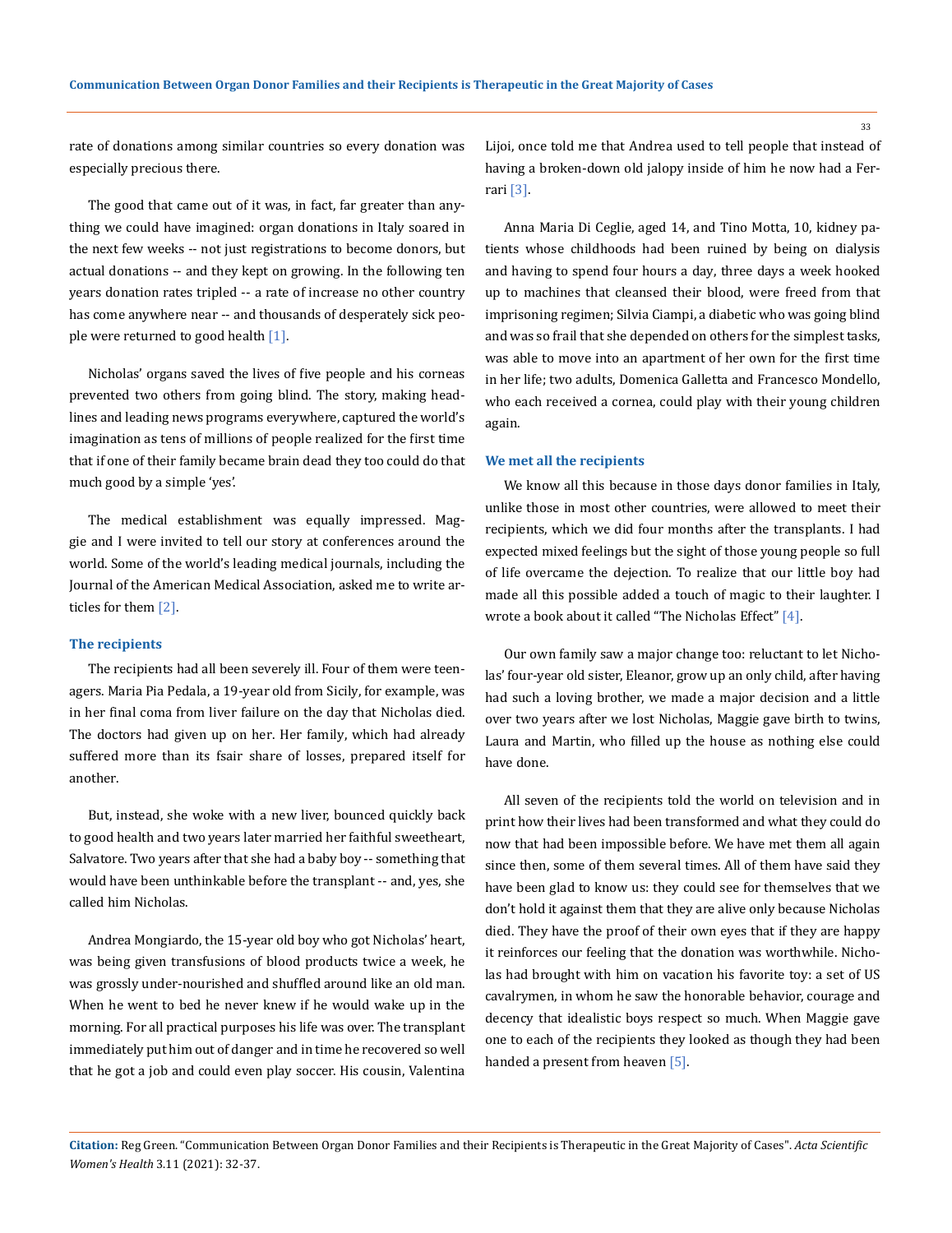#### **Similar meetings are now prevented**

Unfortunately such meetings are now virtually impossible in many countries, including Italy, because of laws brought in largely due to mistaken fears that any contact between the two sides might be upsetting to one or other side.

Suppose the donor family doesn't like the recipients, opponents of contacts ask, will they wish they hadn't agreed to donate? What if a strongly religious family of donors finds out the recipients are of a different faith? What if the donor family had lost a child and had set its heart on saving other children but instead finds all the organs went to grown ups? Suppose the transplant fails: will the donor family regret their decision?

The fears, though they are still cited, are hugely overblown. Families who are willing to donate have already survived a crushing experience. Few of them doubt that saving the lives of several other people is far more important than whether those people have a lifestyle similar to their own. By signing the consent form they have agreed the organs will go to those who are most in need and that is what they want.

Many transplant families suffer when contact is denied.

Those who oppose change often forget that there is a price to be paid for privacy. Donor families who know almost nothing about their recipients often feel something is missing in their lives: they don't even know if the people they saved are still living. Most don't let it worry them unduly -- they know they made the right decision and don't need to know more -- but substantial numbers of others never get used to the uncertainty. Did we do any good? they fret. Did we simply prolong sickly lives? Like most of us they prefer bad news to no news at all. It's shabby treatment, I hope you will agree, for people who gave so much to others.

Many recipients yearn for contact too. They feel guilty because they are alive only because someone else died: they want nothing more than to say thank you to the people who saved their lives.

#### **Contact is therapeutic**

Luckily, we don't have to depend on anecdotes to work out what the most beneficial policy is. For the last thirty years contact, both by letter and face-to-face, has been encouraged in the United States under conditions set by the health service and overseen by the families' medical advisers. Tens of thousands of these contacts have

been made and in the great majority of cases the results have been positive. These contacts are handled by 57 organ procurement organizations, staffed by specially-trained doctors, nurses and other health professionals that work hand in glove with hospitals in their area and are responsible to the US Department of Health for the welfare of both transplant recipients and donor families. All 57, without exception, speak of the healing power these communications produce. This is what the chief executive officers of some of them say: Kathleen Lilly, Executive Vice President of LifeLink Foundation, which covers areas as diverse as the modern cities of central Florida, rural portions of Georgia, the high-class tourism of the U.S. Virgin Islands and Spanish-speaking Puerto Rico, says "Our foundation's experience with donor family and recipient communication has been overwhelmingly positive for all involved".

At the opposite corner of the country is LifeCenter Northwest, whose territory includes states in the northwest of the United States and Alaska. Its CEO, Kevin O'Connor, says the same thing : "The ability to exchange letters between donor families and recipients is profoundly healing and therapeutic for both parties".

And in the middle of the country, Jennifer Prinz, CEO of Donor Alliance, the organ procurement organization covering Colorado and most of Wyoming, agrees. "Correspondence between donor families and recipients is a tremendously powerful and positive practice in the donation. We see many donor families and recipients go on to have incredibly close, family-like relationships, across many years and great distances", she says.

"For the overwhelming majority, contacts between recipients and donor family members provide comfort to both sides", says Howard Nathan, Gift of Life Donor Program, the organ procurement organization that covers a part of Pennsylvania and Maryland, an area with a population of 11 million.

"The majority of our donor families and recipients that meet go on to create life-long friendships", Suzanne Conrad, Iowa Donor Network, reports.

"These contacts provide healing to both sides, many have created life-long friendships, and all enable those touched by donation to share their experience, if they wish, with anyone from their closest friends to the world at large -- giving anyone who hears them an incentive to become a donor too, " says Tom Mone of OneLegacy,

**Citation:** Reg Green. "Communication Between Organ Donor Families and their Recipients is Therapeutic in the Great Majority of Cases". *Acta Scientific Women's Health* 3.11 (2021): 32-37.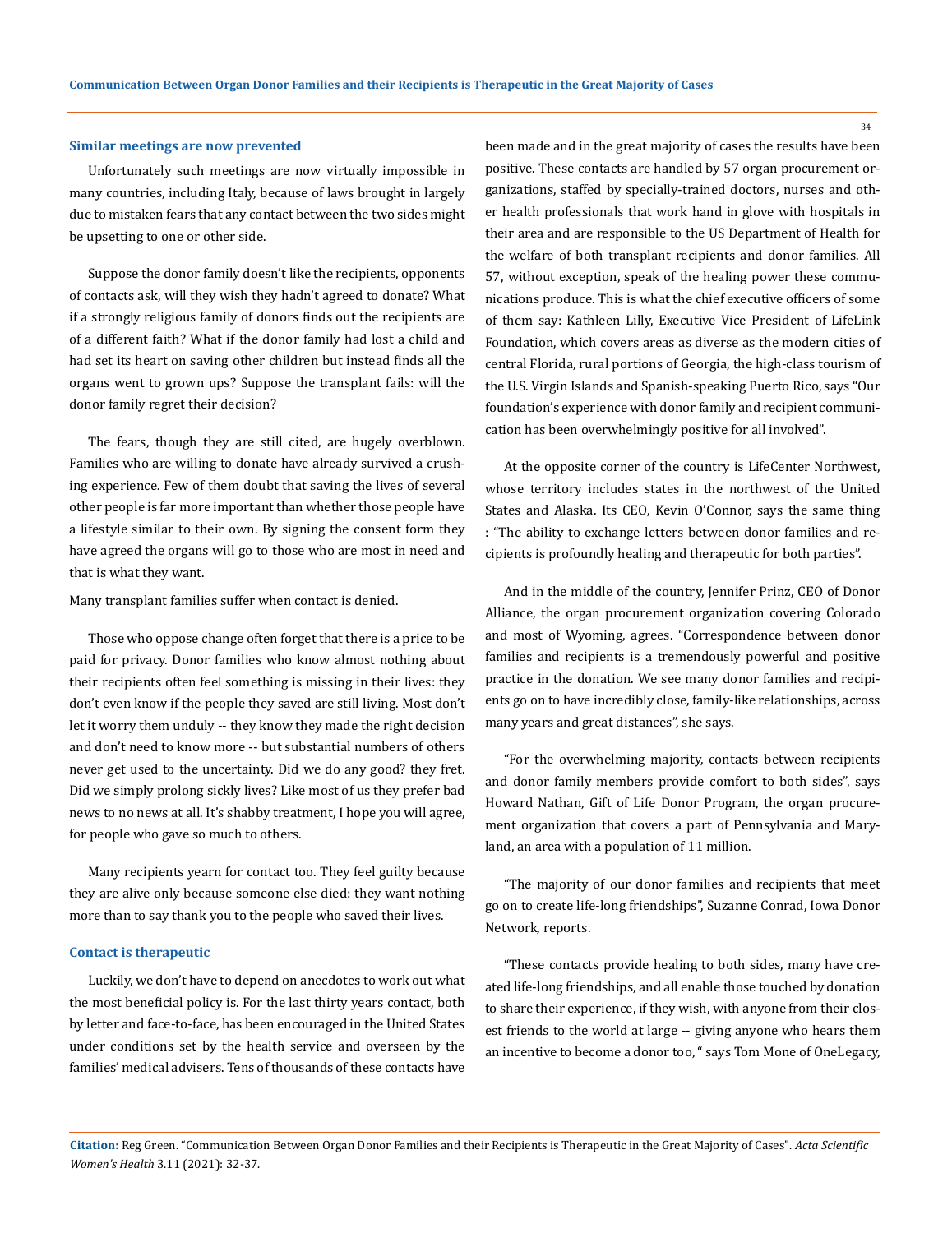whose area in California covers twenty million people and two hundred hospitals.

The unanimity is impressive, isn't it? Doubly so, because these are the organizations that stay closest to the transplant families: they know them personally, care about them as individuals and would vigorously oppose policies that they thought might harm them.

#### **'The Italian Campaign' to free contacts**

All this evidence, statistical and personal, is at last making headway in countries that traditionally discourage contacts. The most dramatic example is Italy where five years ago the whole subject was taboo.

I often raised the question in private conversations there with doctors and health care administrators but no one thought repeal of the law was feasible, most thought it was also undesirable and those who agreed preferred not to get involved in such a controversial issue.

In 2016, however, I realized that at 87 years of age I might not have many more opportunities to bring the topic into the open and so, after more than twenty years of maintaining silence on this issue, I took a deep breath and began systematically contacting the media to start a national discussion. I was surprised and gratified by the response.

The editors I talked and wrote to understood instinctively the yearnings of people involved in these transplant situations. However, I made sure to let them know the concerns of both the main medical institutions and individual physicians, gave them contact information in both Italy and the US so they could do the research themselves and answered a barrage of questions.

#### **Don quixote and sancho panza**

I had just one partner, Andrea Scarabelli, from Rome who when a university student of 21 was one of many hundreds of Italians who wrote to Maggie and me when Nicholas died. Andrea became a friend and, now in his forties, has been an invaluable guide in steering me through the complexities of a country I love but am still a foreigner in. Without him, I feel sure, the campaign would have fizzled out. Not a single doctor or health official would join us, however, and we became known as Don Quixote and Sancho Panza.

But momentum was building and some of the largest newspapers, magazines and television programs began featuring stories asking whether, after all, there was any real justification for preventing the two sides from even writing to each other anonymously.

I wrote articles for medical journals, gave interviews to anyone who would listen, gave speeches to audiences ranging from college students to the national association of transplant surgeons, talked at hospitals to both the medical staff and patients. Interest snowballed, reaching tens of millions of viewers and readers and all over Italy people began to ask, "If two families with such a bond want to contact each other, why should some bureaucrat who knows nothing about them tell them it is not allowed?"

We began to get help from people who had given organ donation little or no thought before tragedy had struck them (just like us!) One stood out: Marco Galbiati, whose teenage son, Riccardo died on a ski slope in 2017. Anxious to know who Riccardo had helped, he recognized the change in public opinion and sent out a petition online calling for a change in the law that was signed by fifty thousand people. Using that demonstration of public support, he threw his influence into the politics of reform.

The skeptics remained unconvinced. Again and again we were asked, wouldn't the health of the two sides suffer if they didn't like each other? What if one party wanted a much more intense relationship than the other? What if members of the donor family told the recipients they needed money and expected someone whose life they had saved to help them out?

#### **How it works in real life**

All those nightmare scenarios are possible, of course. But the actuality is in the statistics: in the tens of thousands of cases where the two sides have communicated in the United States only a small minority have gone wrong. And even then the problem has normally been dealt with easily and quickly.

Partly that is because transplant families have had to deal with far more difficult problems. Almost by definition they are not weak people. The thought that they are helpless to deal tactfully with potentially embarrassing situations is to seriously under-estimate them. But in addition formidable rules have been worked out based on decades of experience.

**Citation:** Reg Green. "Communication Between Organ Donor Families and their Recipients is Therapeutic in the Great Majority of Cases". *Acta Scientific Women's Health* 3.11 (2021): 32-37.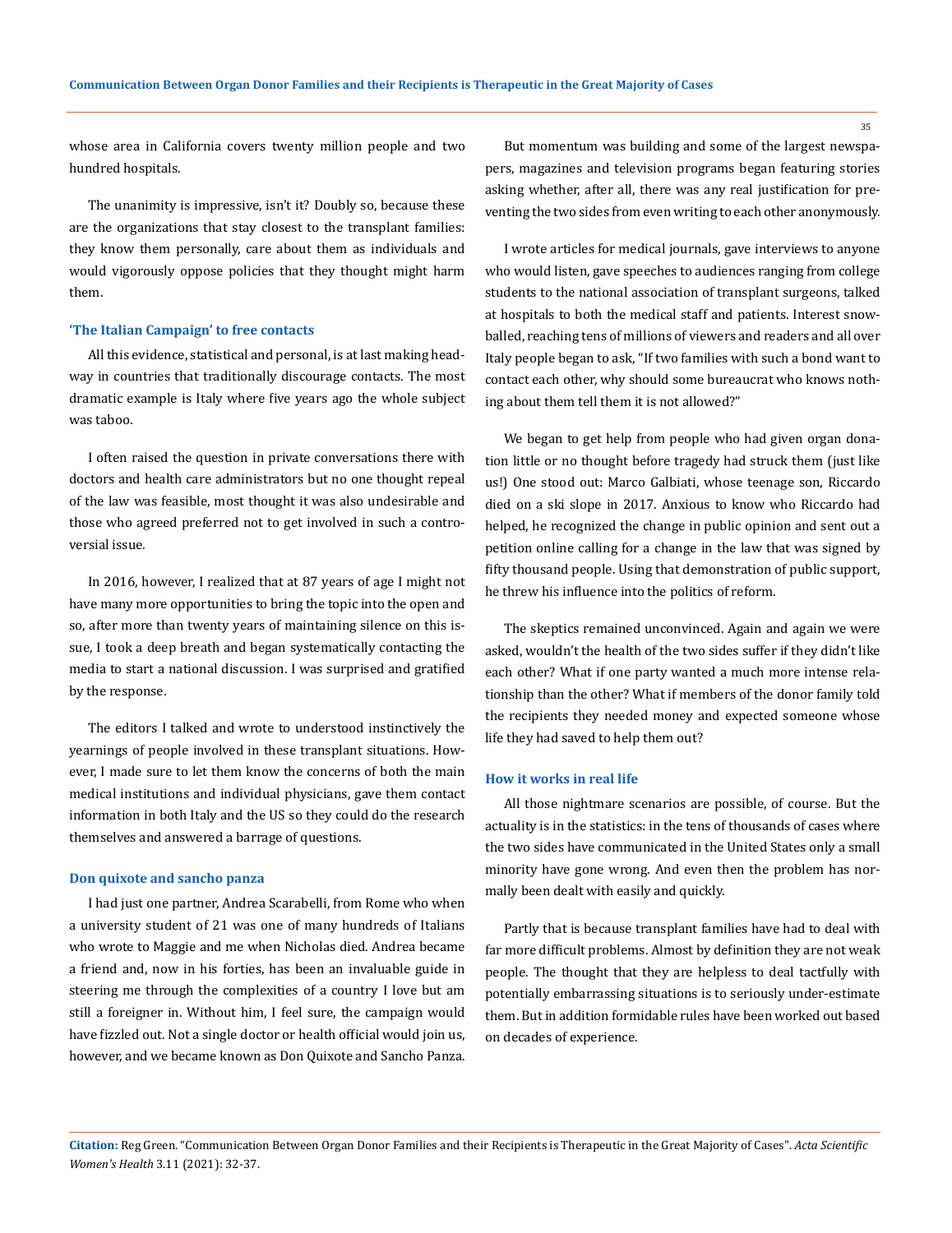First, no communication is allowed at all unless both parties express a desire for it. If they do, the normal procedure is for one of the families to write an anonymous letter to the other with information about itself. That letter is examined by their hospital to make sure nothing abnormal is in it, nothing that suggests the writer is uncomfortably possessive, for example. It is then passed to the other family. If they do not want to start a relationship, the process ends there, however insistent the first family is.

If that second family does want to reply, however, it does so, also anonymously and also through the hospital. The two sides can continue anonymous correspondence for as long as they wish or they can reveal their identity. Sometimes there is frequent exchange of letters, sometimes just on rare occasions – on the anniversary of the transplant, for example, or a birthday.

Anonymous letters may sound a little dry but imagine the thrill of receiving one from the teenager who tells you that at one time he could not walk to the door of his apartment without stopping to recover his breath but can now play soccer. Or an elderly lady who. against all expectations, has just seen her grand-daughter graduate from college. Or a man who had been in a wheelchair but has just run a marathon.

The excitement of living a normal life radiates from those unsigned pages tinged with profound gratitude.

In time the parties may decide they want to meet, their hearts beating wildly as the day approaches. Sometimes, as the critics say, the differences between the two sides are too great for them to want to meet again but more often, much more often, the two sides seem to melt into each other's arms.

The story of Inger Jessen typifies the kind of emotions that faceto-face meetings produce. She has not had an easy life, having lost both a husband and a son and a leg amputated because of diabetes. When she received the heart that saved her life, she wrote an unsigned letter through OneLegacy, the organ procurement organization in Southern California, hoping it would bring some consolation to the donor family [6].

They were glad to receive it but too devastated by the loss of their 18-year old daughter, Nicole, to want to carry the relationship further. Nicole's father, Dan Mason, remembers how he had

no feeling for anything. "Sometimes when I was driving I had to pull over to the side of the road to sob", he says. "I had a four-yearold grand-daughter and I couldn't even play with her". The Masons didn't reply to Inger and she resigned herself, sadly, to never knowing who to thank.

Twenty years passed under the weight of this sorrow but for the Masons too it began to seem right to know more about this kindly lady with whom they had such an unusual bond. They contacted OneLegacy, saying they would like to meet. Inger says that for days after she received the call, she went around in a dream.

On the 20<sup>th</sup> anniversary of Nicole's death they met and were instantly enveloped in an atmosphere of mutual love, the climax coming when the Masons listened by stethoscope to the strong, regular beat of their daughter's heart, which has worked perfectly from the start. "I couldn't believe I was listening to Nikki's heart", Dan recalls. "I think of her every day. She seems so far away. But here she was again".

For Inger too the meeting was all she had hoped for. "Since then", she says, "I have felt a peace I haven't known in years".

Readers who want to see a fictionalized but true-to-life version of such a meeting might want to view the made-for-television movie, "Nicholas' Gift", starring Jamie Lee Curtis that was based on my "Nicholas Effect" book [7].

Why wouldn't it be that way? One side is meeting someone to whom they made a great gift and who is eternally grateful for it, the other is meeting someone who had the warmth of human understanding to help them, a perfect stranger, when no one else could. In most cases it is a natural fit.

The people who choose to meet face to face are only a small proportion of those who write to each other – it is after all a step into the dark – but the volume of communications should put to rest any idea that families are not interested in contacting each other: in the United States in 2019, a survey of a total of 24,000 letters were forwarded through OPOs from one side to the other. And that excludes any communications -- letters, email, phone calls, faceto-face meetings -- that the two sides made between themselves, and not through the OPOs, which they can do once their medical advisers no longer think their oversight is necessary [8].

**Citation:** Reg Green. "Communication Between Organ Donor Families and their Recipients is Therapeutic in the Great Majority of Cases". *Acta Scientific Women's Health* 3.11 (2021): 32-37.